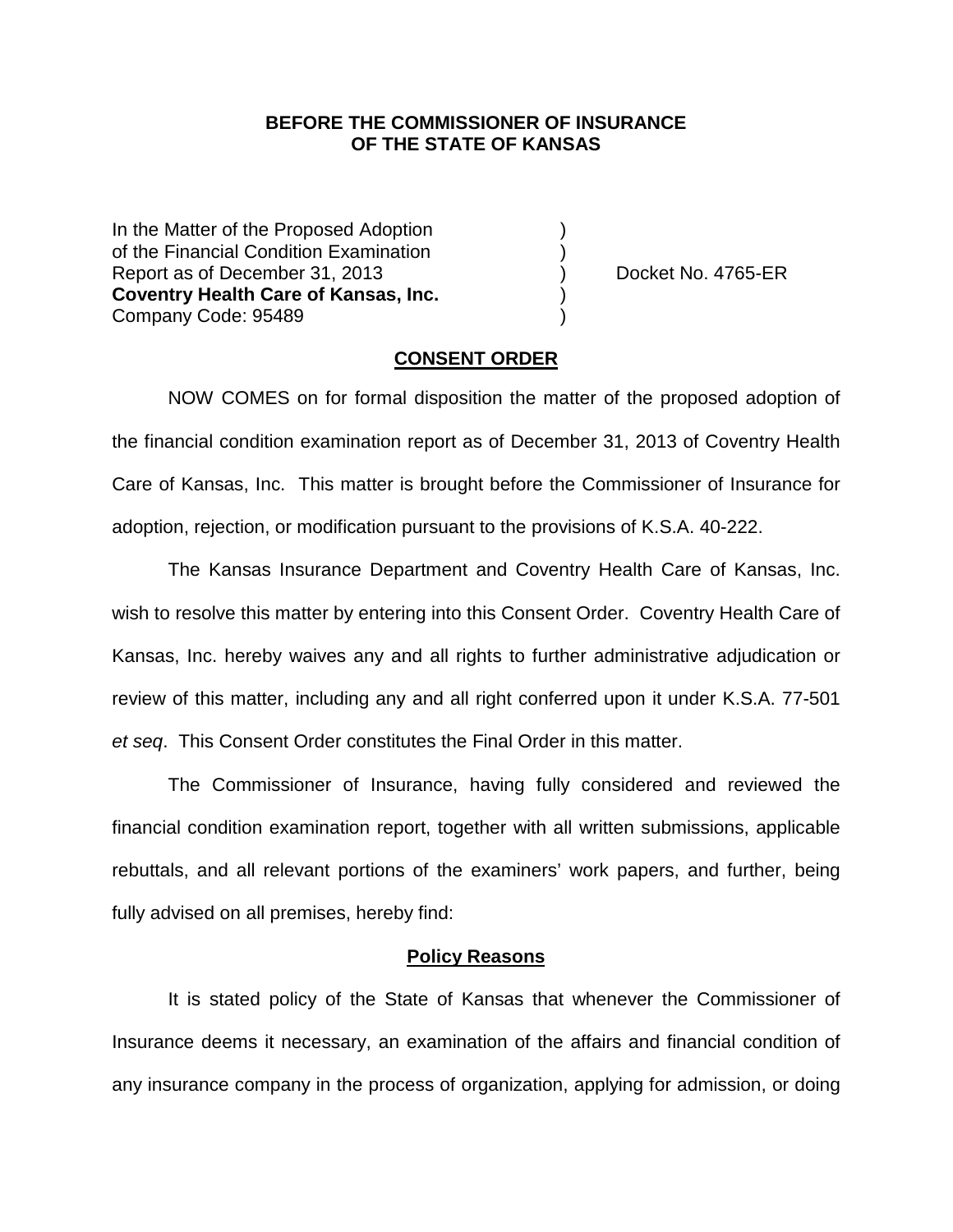business in this State can be undertaken. In all cases, such an examination must occur once every five (5) years. Through the examination process, the insurance consuming public will be well served and protected.

#### **Findings of Fact**

1. The Commissioner of Insurance has jurisdiction over this matter pursuant to K.S.A. 40-222.

2. An examination of Coventry Health Care of Kansas, Inc. was undertaken by the Kansas Insurance Department and was completed on March 17, 2015.

3. The examiner-in-charge tendered and filed with the Kansas Insurance Department a verified written report of the examination within thirty (30) days following completion of the examination, to wit; March 30, 2015.

4. Following receipt of the verified report, the Kansas Insurance Department transmitted the report to Coventry Health Care of Kansas, Inc. on April 27, 2015, with a duly executed notice advising the company of its opportunity to prepare and submit to the Kansas Insurance Department a written submission or rebuttal with respect to any and all matters contained in the report. Coventry Health Care of Kansas, Inc. was further advised that any written submission or rebuttal needed to be filed with the Kansas Insurance Department no later than thirty (30) days after receipt of the verified report.

5. Coventry Health Care of Kansas, Inc. filed a written acceptance of the verified report on June 18, 2015.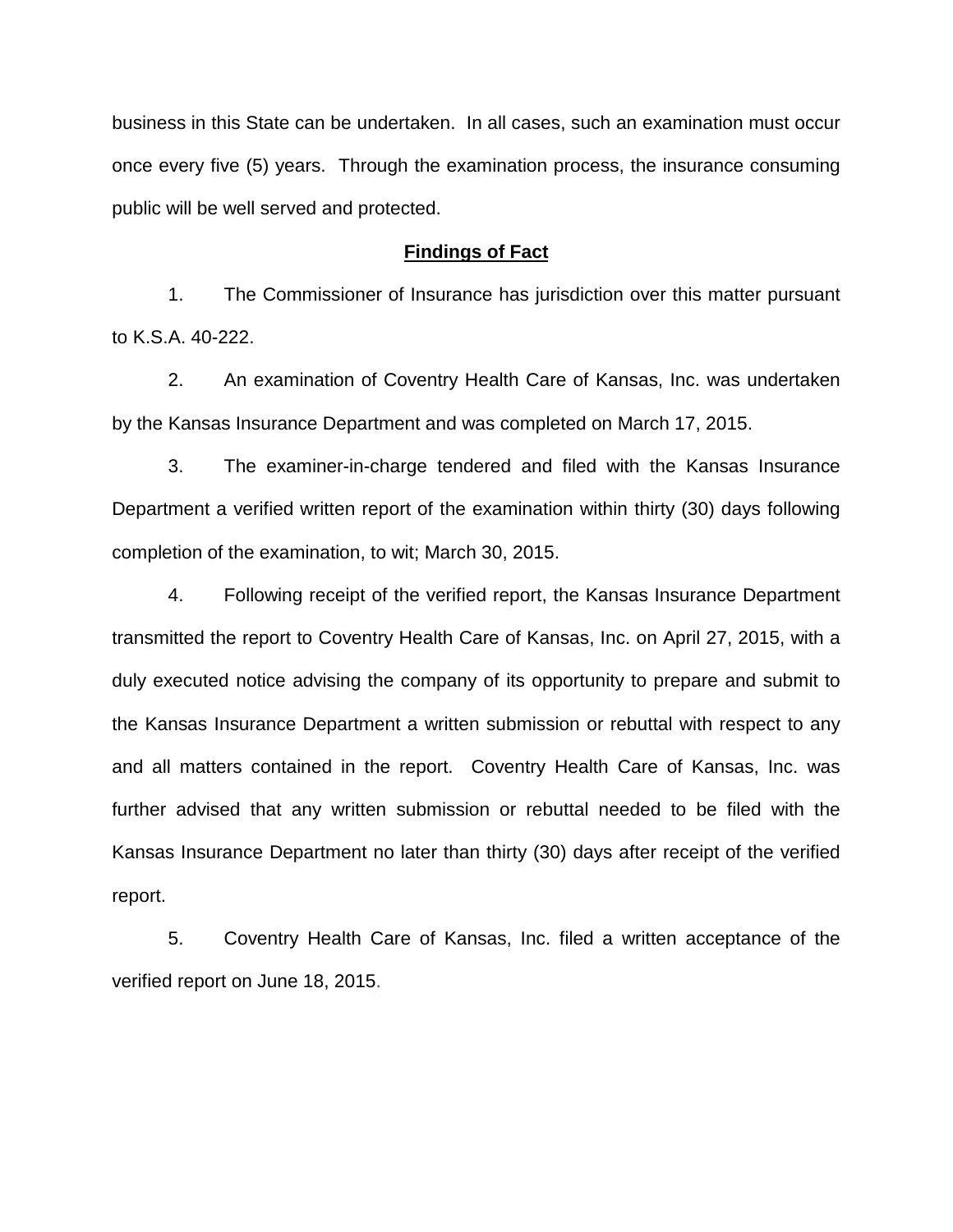6. Based upon the written submission tendered by Coventry Health Care of Kansas, Inc., the company took no exceptions to matters contained in the verified report.

7. Within thirty (30) days of the end of the time period allowed for written submission or rebuttal, the Commissioner of Insurance fully reviewed the report, together with all written submissions and rebuttals provided by Coventry Health Care of Kansas, Inc. The Commissioner of Insurance further reviewed all relevant workpapers.

8. No other written submissions or rebuttals were submitted by Coventry Health Care of Kansas, Inc.

# **Conclusion of Law**

9. K.S.A. 40-222(k)(2) provides:

"Within 30 days of the end of the period allowed for the receipt of written submissions or rebuttals, the commissioner shall fully consider and review the report, together with any written submissions or rebuttals and any relevant portions of the examiners workpapers and enter an order:

- (A) Adopting the examination report as filed or with modification or corrections. If the examination report reveals that the company is operating in violation of any law, regulation or prior order of the commissioner, the commissioner may order the company to take any action the commissioner considers necessary and appropriate to cure such violations; or
- (B) rejecting the examination report with directions to the examiners to reopen the examination for purposes of obtaining additional data, documentation or information, and refiling pursuant to subsection (k); or
- (C)call and conduct a fact-finding hearing in accordance with K.S.A. 40- 281 and amendments thereto for purposes of obtaining additional documentation, data, information and testimony."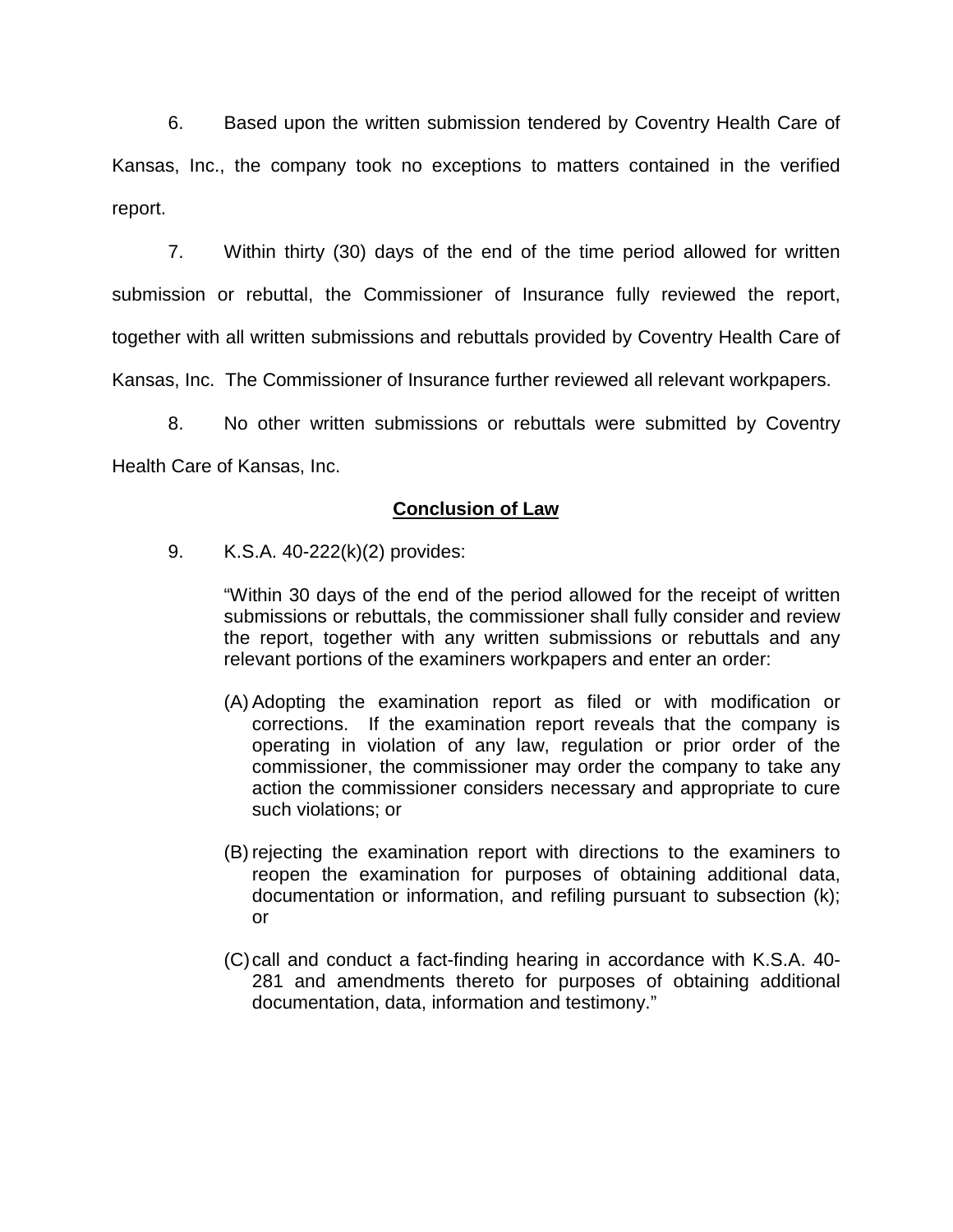10. Based upon the Findings of Fact enumerated in paragraphs #1 through #8 above, the financial condition examination report as of December 31, 2013 of Coventry Health Care of Kansas, Inc. should be adopted.

## **IT IS THEREFORE, BY THE COMMISSIONER OF INSURANCE, ORDERED THAT:**

1. The financial condition examination report as of December 31, 2013 of Coventry Health Care of Kansas, Inc. hereby is adopted.

2. The Commissioner of Insurance retains jurisdiction over this matter to issue any and all further Orders deemed appropriate or to take such further action necessary to dispose of this matter.

**IT IS SO ORDERED THIS \_\_8th\_\_ DAY OF\_\_\_\_July\_\_\_, 2015 IN THE CITY OF TOPEKA, COUNTY OF SHAWNEE, STATE OF KANSAS.**

> \_/s/ Ken Selzer\_\_\_\_\_\_\_\_\_\_\_\_\_\_\_\_\_\_\_\_ Ken Selzer Commissioner of Insurance

By:

/s/ Diane Minear Diane Minear General Counsel

By:

\_/s/ Bradley J. Clothier\_\_\_\_\_\_\_\_\_\_\_\_\_\_

Bradley J. Clothier, President

Coventry Health Care of Kansas, Inc.